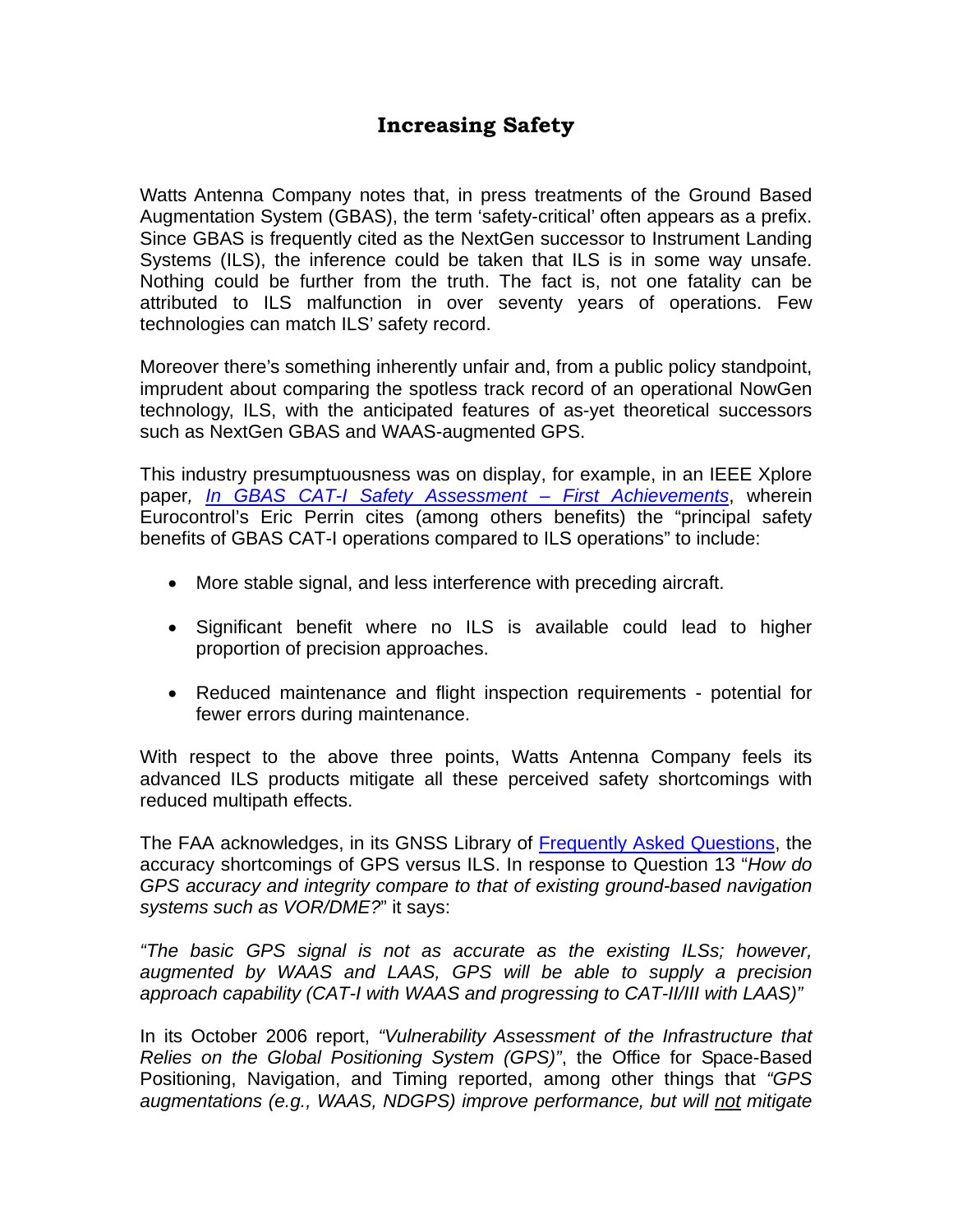*the loss of the basic GPS signal." and that the "growing use of GPS [will] encourage a disruption industry."* 

This report goes on to cite "Unintentional interference" such as:

- Radio Frequency Interference (RFI)
- GPS testing
- lonospheric; solar max
- Spectrum congestion

As well as "Intentional interference" such as:

- $\bullet$  Jamming denial of use
- $\bullet$  Spoofing counterfeit signals
- System damage of the GPS constellation, ground control segment

None of these interference issues can be taken lightly. Together, they point to the unavoidable vulnerabilities of any space-based navigational system, no matter how sophisticated. Even short-duration satellite outages can have catastrophic safety effects.

Fundamentally, this report continues, there are "inherent vulnerabilities in all systems that use radiofrequency spectrum." Watts concurs with this assessment, but would further assert that there are even *greater* vulnerabilities inherent in *space-based* radiofrequency spectrum. ILS, while certainly an RF application, avoids satellite risk entirely.

Alas a healthy regard for satellite risk is not always the rule. For example in its November 2008 Fact Sheet, *"WAAS Instrument Approaches Now Outnumber Instrument Landing System Approaches"*, the FAA appears to be discounting the need for, at a minimum, a ground-based back-up system such as ILS when it asserts, "the WAAS signal is provided from space so there is no need for the FAA to install and maintain navigation equipment at an airport, such as that needed for an ILS."

Former FAA Administrator (under the Carter Administration) Langhorne Boyd struck a more measured response in a 1998 submission to the The DOT/DOD Users Review of the FEDERAL RADIONAVIGATION PLAN when he suggested that, even in a GPS-centric environment:

*"ILS is the last critical navaid in aircraft flight, permitting the plane to return safely to the ground, even in otherwise lethal weather. Because the alternate/back-up system must cover every phase of flight, full ILS service must be maintained."*